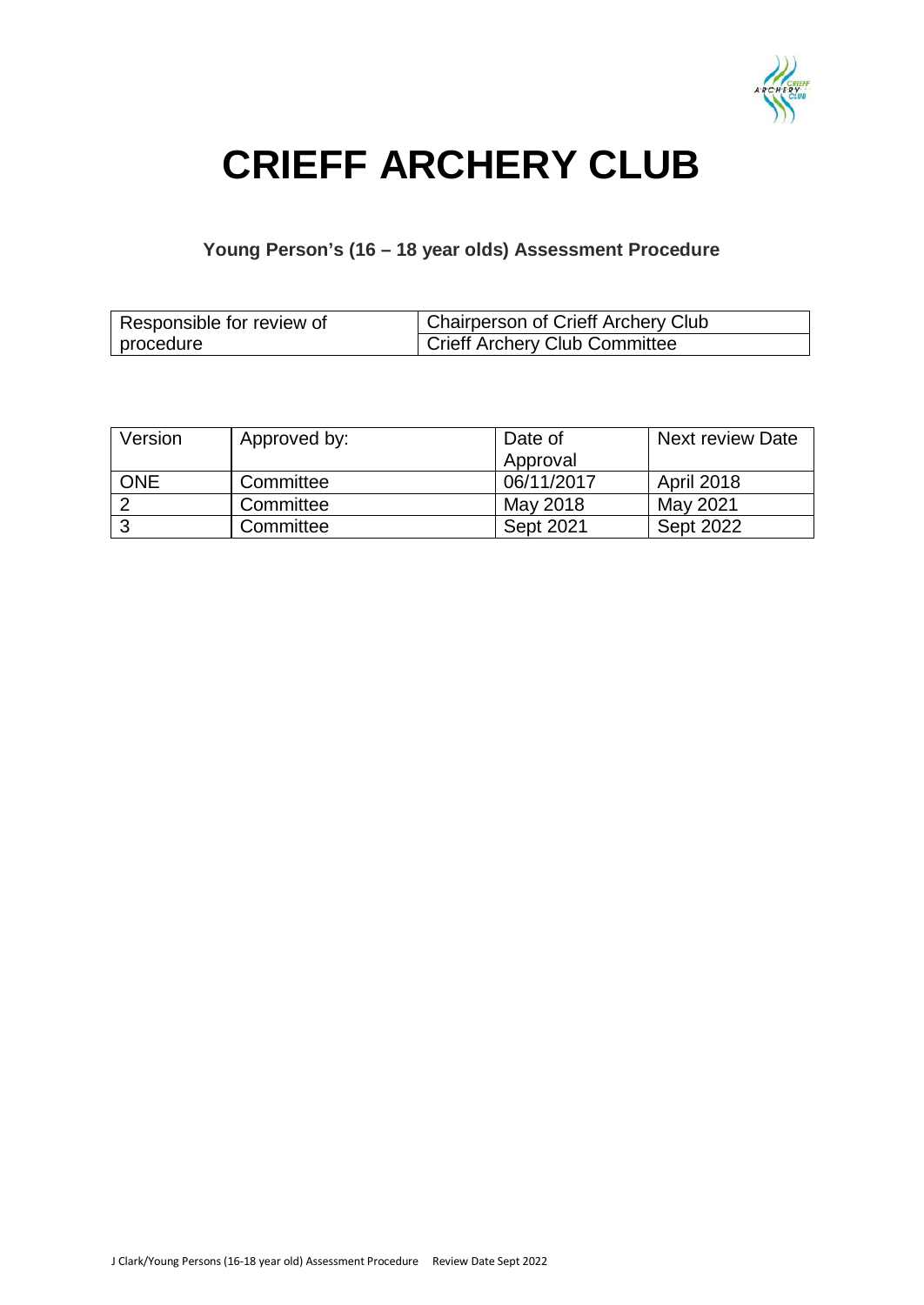

#### **1. Introduction**

In the context of the Archery GB guidance, any person under the age of 18 is referred to as a "child". This procedure has been produced by Crieff Archery Club to support the club to enable young persons between the ages of 16-18 years old to enjoy archery in a safe environment whilst taking into account their maturity.

This procedure supports the Crieff Archery Club Safeguarding Children, Young People and Vulnerable Adults Policy and this document must be read in conjunction with that policy.

#### **2. Supervision Requirements**

In accordance with Scottish Archery Association (SAA) and Archery GB (AGB) guidance, the Crieff Archery Club Safeguarding Children, Young People and Vulnerable Adults Policy notes that a parent, carer or guardian must remain present at all times in order to provide constant supervision of their child or vulnerable adult.

The AGB and SAA do however, allow for the completion of a Consent Form which following completion, review and acceptance by the club, would allow for any child to attend without parental/guardian supervision.

Crieff Archery Club has taken the decision not to allow any child under the age of 16 years to attend unsupervised by a parent or guardian. Those young persons between the ages of 16-18 years of age who wish to attend the club unsupervised by a parent/guardian must have a completed consent form which will be assessed by the Club's Child Protection Officer before the individual is invited to join the club.

The form Crieff Archery Club uses for this purpose is an amended version of form SCF 01 from the AGB Safeguarding Children and Young People Policy. This form has been amended to take into account that it is only required for use in regards of young persons, i.e. those between 16-18 years of age and not children under 16 years. The amended form can be found on pages 3 and 4 of this document for easy access.

#### **NOTES FOR FORM COMPLETION**

Please complete both parts A & B and return to the Club Secretary

Please ensure you inform the club of any and all issues that may require the club to provide appropriate support to your young person during the archery session

Do not hesitate to contact the club officials should you require any further information or wish to discuss any concerns

#### **3. Communication & Review**

This procedure will be held on the Crieff Archery Club website and its update communicated to members via Facebook and email communications.

This procedure will remain in place for a period of 3 years from the date of publication. This procedure will be updated prior to the end of the 3 year period should the overarching policy, circumstances, guidance or any enactment of law change.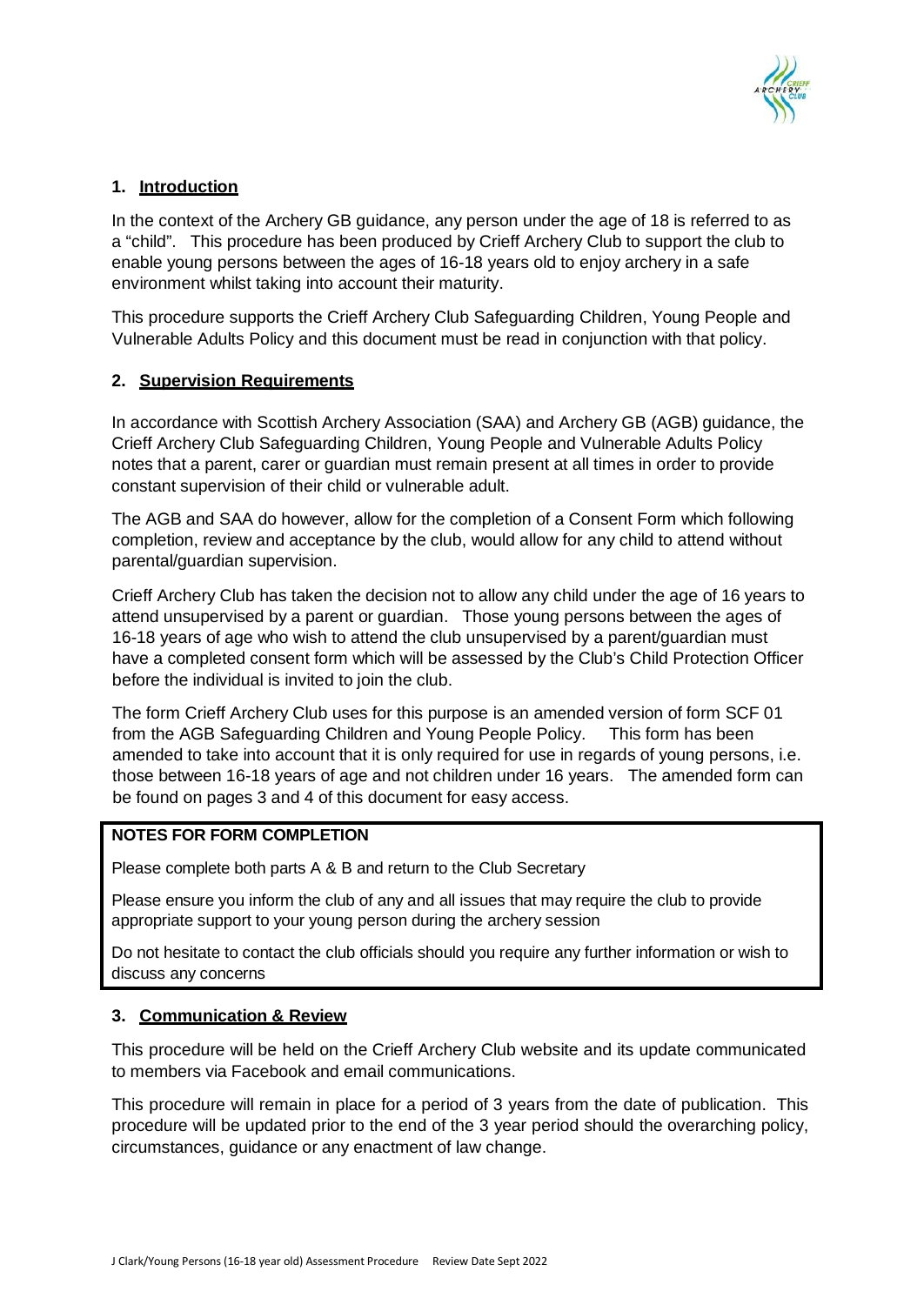



### **CONSENT FORM (Part A: PARENT/CARER**

**COPY)** *amended copy*

| ARCHERY GB ORGANISATION NAME: CRIEFF ARCHERY CLUB, PERTHSHIRE, SCOTLAND                             |                                          |  |  |
|-----------------------------------------------------------------------------------------------------|------------------------------------------|--|--|
| Name of an                                                                                          | Position                                 |  |  |
| Organisation Official: Denise King                                                                  | (eg Secretary): Child Protection Officer |  |  |
| l Tel No:                                                                                           | Mobile:                                  |  |  |
| E-mail: dcronieuk@yahoo.co.uk or via the club general email address of: crieffarcheryclub@gmail.com |                                          |  |  |

| Venue Address (Outdoors)                         | Venue Address (Indoors)                          |
|--------------------------------------------------|--------------------------------------------------|
| Crieff and Strathearn Rugby Club Playing Fields, | Four Courts Hall within the Strathearn Community |
| Braidhaugh Park, Crieff                          | Campus, Pittenzie Road, Crieff, PH7 3JN          |
| Shooting Times (Summer): To be set annually      | Shooting Times (Winter): To be set annually      |
| Historically are Tuesday and Thursday 18.00hrs - | Currently Sunday 10-12:30 & Wednesday 19.00-     |
| dusk                                             | 21,00hrs                                         |

#### **The following details to be completed by the Parent/Carer:**

I have agreed with Crieff Archery Club that the normal plans for the arrival/departure of my Young Person will be: (e.g. he/she will walk to and back from the training facilities or he/she will be dropped off and picked up by a family member etc.)

#### **If parents/carers do not remain with their young person they must agree to these conditions.**

Parents/carers are responsible for the following:

- Informing the organisation of any relevant medical conditions which may affect the child/young person
- Parents/carers must be aware of the following:
- In the event of insufficient supervisory personnel, the session will be cancelled and possibly at very short notice.
- if an emergency medical situation arises, Crieff Archery Club will administer first aid and/or access other medical treatment

Parents/carers must acknowledge and understand the following:

- relevant Archery GB Codes of Conduct
- as part of normal archery coaching, some minor physical contact may be necessary.
- at any tournament, if requested, all members including children/young people are eligible for drug testing

Young people are responsible for the following:

• Complying with Archery GB's Code of Conduct & Rules of Shooting, as well as following the Crieff Archery Club's local rules and safety requirements

| <b>Print Name:</b>                      | Signed:                                 | Date: |
|-----------------------------------------|-----------------------------------------|-------|
| Parent/Carer                            | Parent/Carer                            |       |
| Club Use only                           |                                         |       |
| <b>Print Name:</b>                      | Signed:                                 | Date: |
| <b>Archery GB Organisation Official</b> | <b>Archery GB Organisation Official</b> |       |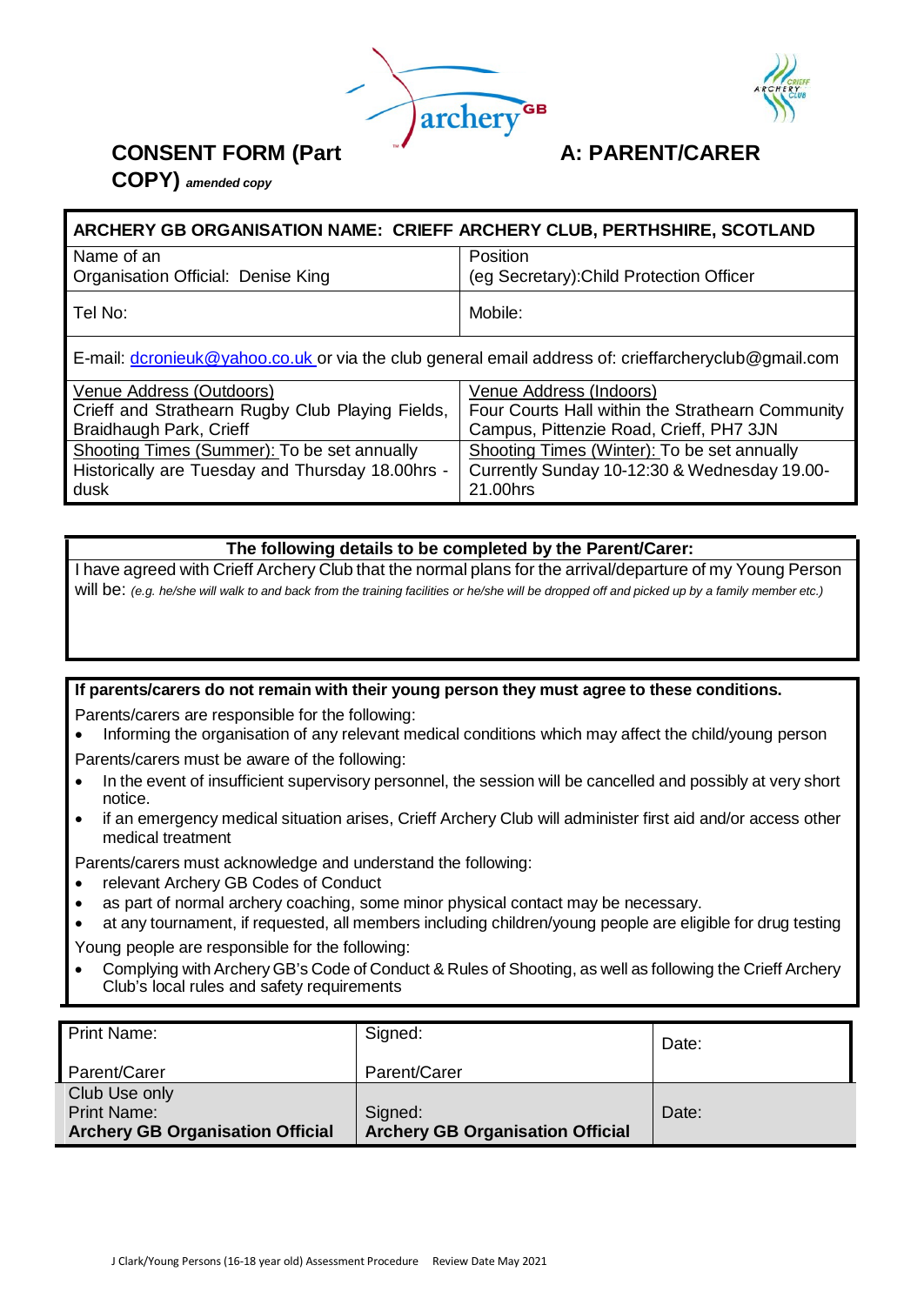

## **CONSENT FORM (Part B: ORGANISATION COPY)**

| TO BE RETAINED BY CRIEFF ARCHERY CLUB                                                                                                                                                                                                                                                                                                    |                                                                                                                                                                                                                       |                |             |
|------------------------------------------------------------------------------------------------------------------------------------------------------------------------------------------------------------------------------------------------------------------------------------------------------------------------------------------|-----------------------------------------------------------------------------------------------------------------------------------------------------------------------------------------------------------------------|----------------|-------------|
| Name of Young Person:                                                                                                                                                                                                                                                                                                                    | Date of Birth:                                                                                                                                                                                                        | Male<br>Female | □<br>$\Box$ |
| Address:                                                                                                                                                                                                                                                                                                                                 |                                                                                                                                                                                                                       |                |             |
| Name of Parent/ Carer:                                                                                                                                                                                                                                                                                                                   | Date of Birth:                                                                                                                                                                                                        | Male<br>Female | □<br>□      |
| Tel No:<br>Parent/Carer                                                                                                                                                                                                                                                                                                                  | Mob:<br>Parent/ Carer                                                                                                                                                                                                 |                |             |
| Email: Parent/Care)                                                                                                                                                                                                                                                                                                                      |                                                                                                                                                                                                                       |                |             |
| <b>EMERGENCY CONTACT INFORMATION:</b>                                                                                                                                                                                                                                                                                                    |                                                                                                                                                                                                                       |                |             |
| In an emergency<br>alternative adult contact:<br>Tel No:<br>Alternative adult                                                                                                                                                                                                                                                            | Relationship to<br>young person:<br>Mob: Alternative<br>adult<br>Are there any activities in which your young person cannot participate: (e.g. handling and set up of targets etc.)                                   |                |             |
|                                                                                                                                                                                                                                                                                                                                          |                                                                                                                                                                                                                       |                |             |
| <b>MEDICAL INFORMATION:</b>                                                                                                                                                                                                                                                                                                              |                                                                                                                                                                                                                       |                |             |
| Any specific medical condition or<br>disability, (Refer to "Notes for Form Completion"<br>Para $2$ ):<br>Yes $\square$<br>No $\square$<br>Details of medication required:                                                                                                                                                                | If yes, please give details:                                                                                                                                                                                          |                |             |
| (e.g. pain relief/inhaler etc. PLEASE NOTE: any<br>medication must be self medicated)                                                                                                                                                                                                                                                    |                                                                                                                                                                                                                       |                |             |
| By signing below you are agreeing to the following:<br>1. I have read and fully understand the details as in Part A of the Agreement between the Crieff<br>Archery Club and the Parent/ Guardian/Carer regarding my Young Person<br>2. In an emergency medical situation and if the need arises, I give my consent for administration of |                                                                                                                                                                                                                       |                |             |
| contact me.                                                                                                                                                                                                                                                                                                                              | first aid and/or other medical treatment which in the opinion of a qualified medical practitioner may<br>be necessary. In such circumstances, I understand that, all reasonable steps will be made to                 |                |             |
| <b>Print Name:</b><br><b>Parent/Carer</b>                                                                                                                                                                                                                                                                                                | Signed:<br><b>Parent/Carer</b>                                                                                                                                                                                        | Date:          |             |
| young person.                                                                                                                                                                                                                                                                                                                            | Details on the form will be held securely and in accordance with the General Data Protection Regulations<br>and will only be shared with others who need this information in order to meet the specific needs of your |                |             |